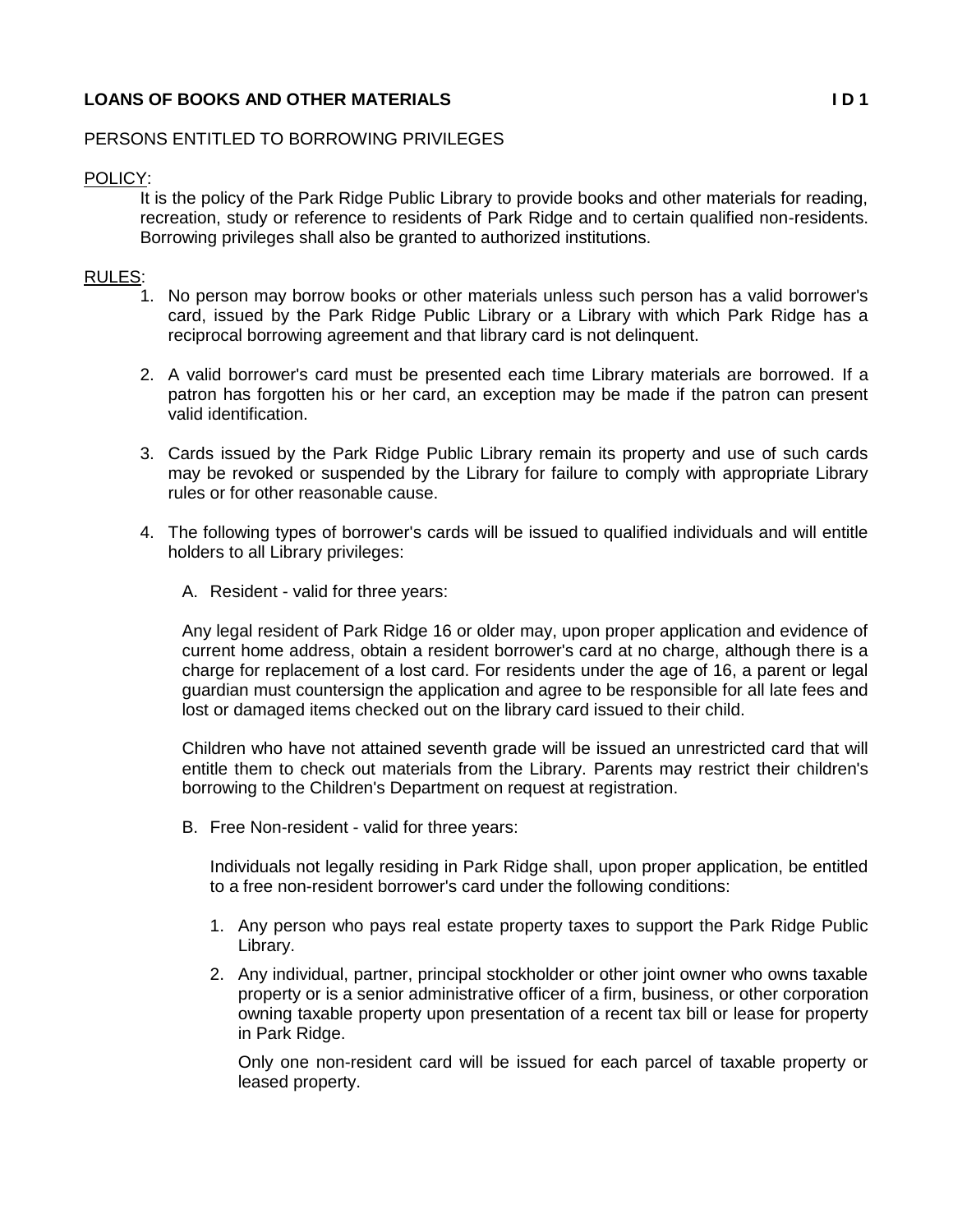C. Qualified Non-resident – valid for one year

Any person not residing in Park Ridge or otherwise qualifying for a free card may upon application and payment of the non-resident family fee, obtain a non-resident borrower's card according to the provisions of Illinois law.

- 5. Authorized institutions within the City of Park Ridge will not be issued library cards but may borrow materials from the Park Ridge Public Library. Authorized institutions include schools, preschools, licensed day care facilities and other educational institutions.
- 6. Each person who applies for a borrower's card shall be required to submit evidence of current home address; in the case of a non-resident applying for a free card, evidence of tax-paying or property lease is required.
- 7. Each person who renews a Library card, or applies for a replacement card, must submit evidence of current home address; in the case of a non-resident applying for a free card, evidence of tax paying or property lease is required.
- 8. Any person losing a Library card must notify the Park Ridge Public Library immediately. The cardholder is financially responsible for all materials checked out on that card prior to the date of notification. (Maximum liability is \$50.00.)

Revised October 19, 2010 Approved March 13, 1979